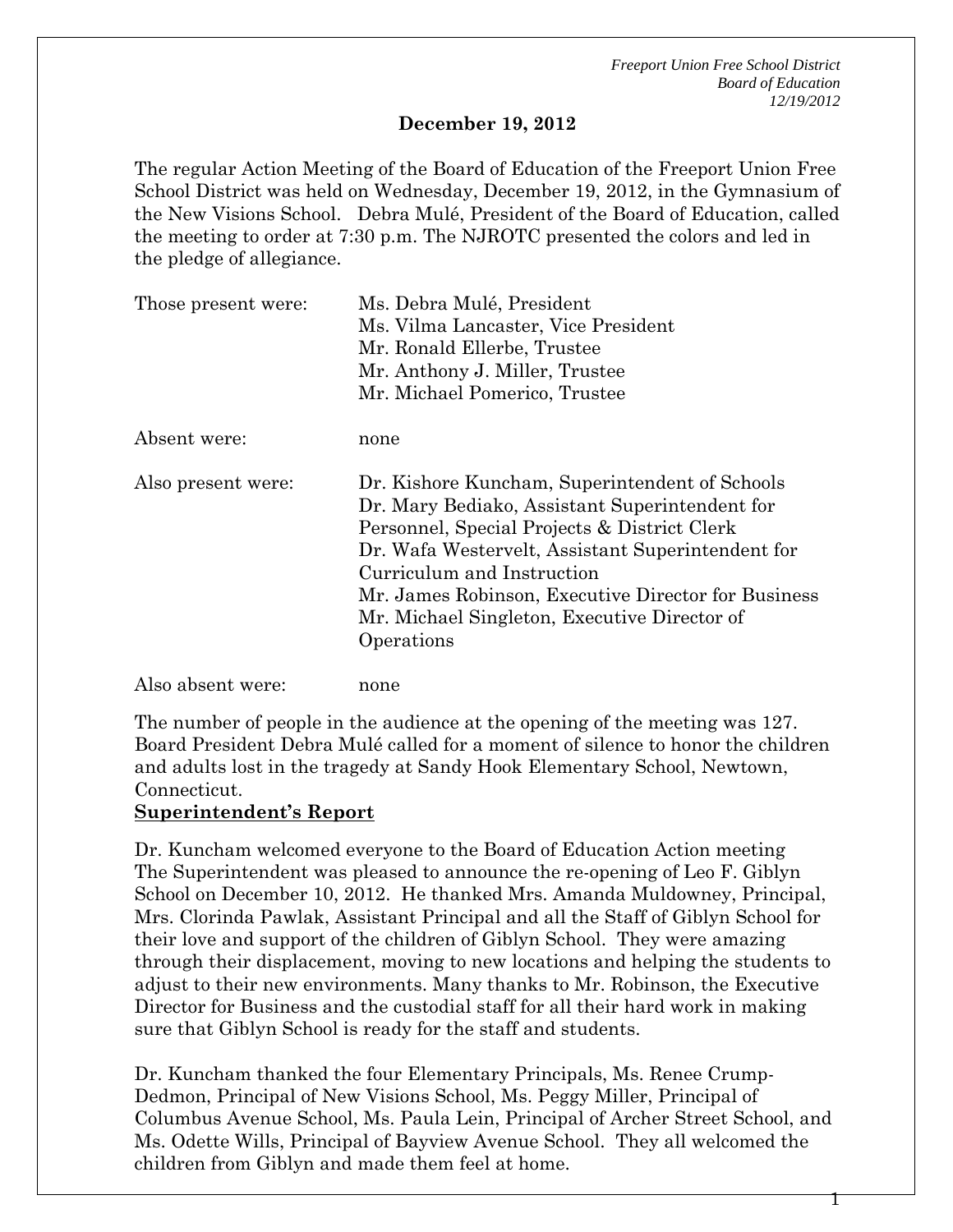Superintendent Kuncham continued his report with the following remarks:

- There has been a huge outpouring of support from other communities, schools and students.
- Students from Freeport, Maine have reached out to Freeport, New York and will be visiting sometime in January.
- Through the outreach of Eileen Shultis, Business Teacher from Freeport High School, the New York Stock Exchange today invited 5 students and the principal from Giblyn to come and ring the closing bell on December 19, 2012. Also, working through Office Depot, the NYSE donated supplies and backpacks to the students of Giblyn.

# NJROTC

- NJROTC cadets had their annual inspection this morning and all went well.
- Eighty three students came out over the weekend to assist in the move of equipment back to Giblyn.
- Cadets have taken part in many Community Service projects, Hurricane Sandy clean up, fund raising walk-a-thons and general assistance to homes and business's impacted by the hurricane.

Siemens Semi-Finalists

 Jessica Ramos and Lee Stetson have been chosen as Siemens semi-finalists for their science projects in the Siemens Competition. Congratulations to Jessica and Lee for their hard work. The Board President, Debra Mulé and Superintendent Kuncham presented pins of Excellence to the students.

# **Unsung Hero**

The Superintendent introduced Ms. Renee Crump-Dedmon, Principal of New Visions School. Mrs. Crump-Demon introduced Mr. and Mrs. Thomas Dohinney, the unsung heroes for New Visions School. Mr. and Mrs. Dohinney have been a constant presence in New Visions School and have helped the children in many ways. They are true examples of community members who truly care for our children and have enriched the lives of the children. They have also donated 85 back packs to children in need even though they themselves have been hit hard by the Hurricane. A pin and a plaque of appreciation were presented.

The 4th Grade Chorus, under the direction of Ruth Breidenbach, spread holiday cheer with some holiday songs that were enjoyed by all.

The Student Government gave a report on the events at Freeport High School. The students also thanked the Board and Cabinet for their support and for setting a great example.

The Board President, Ms. Mule called for a short break. (8:10pm-8:15pm)

The Superintendent continued with his report: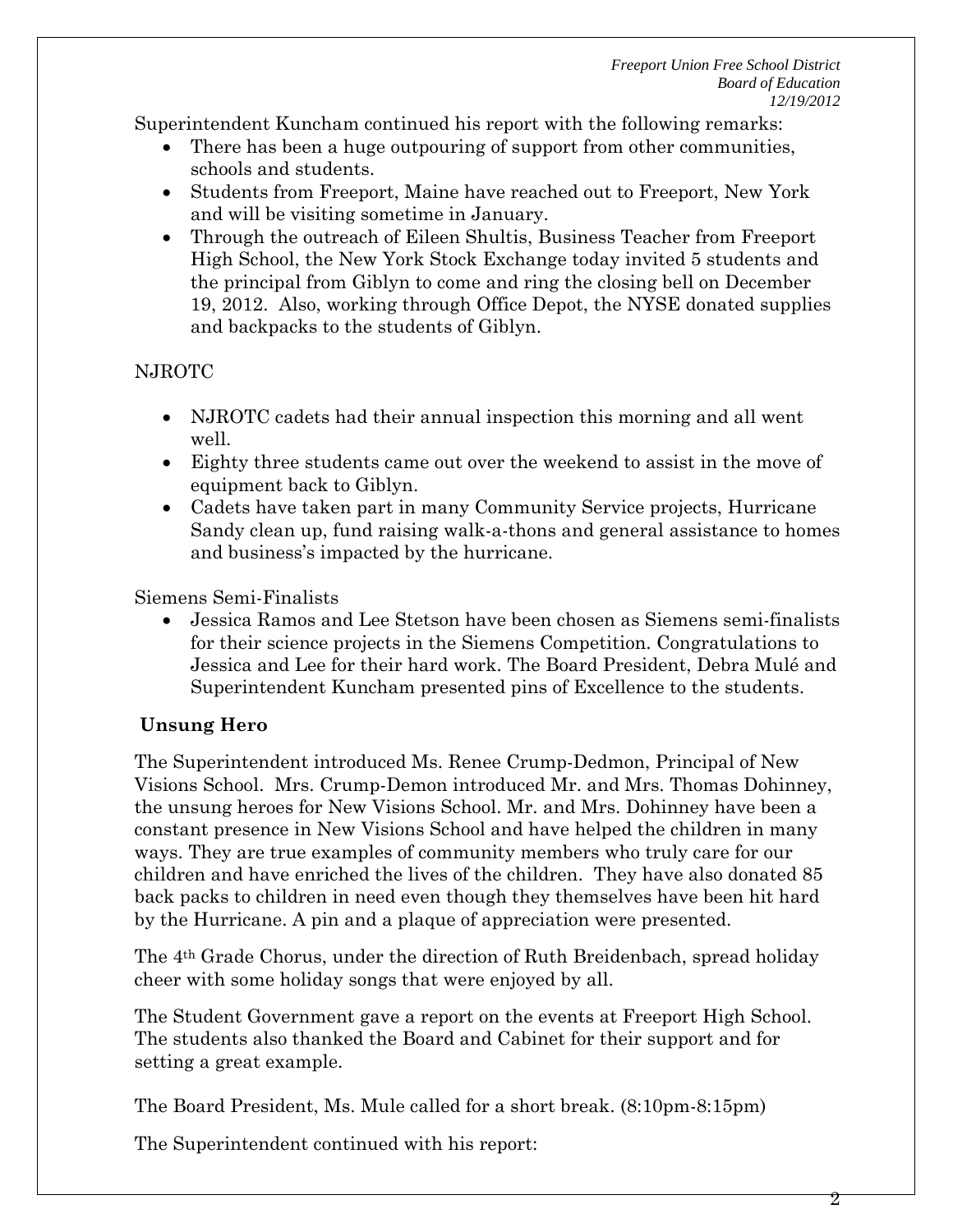- The venue for the Board of Education action meeting in January will be moved to Leo F. Giblyn School and the February meeting will be held at Caroline G. Atkinson.
- Thank you to the following donors:
	- o Jericho School District, donated several instruments to Freeport Schools.
	- o Heart of America and Cablevision, donated 310 back packs to our students.
	- o Bob's Furniture has donated \$1,000 to Caroline G. Atkinson School.

# **Amendment of the Agenda**:

On a motion by Mr. Pomerico and a second by Mr. Ellerbe a motion to amend the agenda and add a resolution was approved. The vote was unanimous, Ellerbe, Lancaster, Miller, Mulé and Pomerico.

# **Questions from the Public**

The public was given the opportunity to address the Board of Education. Each speaker was allowed to address the Board for four minutes on the Agenda only. The Board and administration addressed the comments from the public.

# **Items for Action**

On a motion by Mr. Ellerbe and a second by Mr. Pomerico, the following items were approved on a Consent Agenda. The vote was unanimous, Ellerbe, Lancaster, Miller, Mulé and Pomerico.

## **Acceptance of the Minutes**

**BE IT RESOLVED** that the Board of Education of the Freeport Union Free School District hereby accepts the minutes of the following meetings as written: November 20, 2012; December 5, 2012.

# **Leave of Absence**

**BE IT RESOLVED**, that the Board of Education of the Freeport Union Free School District hereby grants a request for leave of absence as listed below:

**Mary Beth Errico**, full-time Teaching Assistant, effective November 13, 2012 through December 16, 2012, for health reasons.

**Brooke McKenna,** Physical Education Teacher, effective December 17, 2012 through June 30, 2013, for child care.

**Maria Garcia**, Cleaner, effective October 26, 2012 through November 26, 2012, for health reasons.

**Kristin Fagan,** Guidance Counselor, effective December 12, 2012 through January 1, 2013, for health reasons.

**Shannon Engley**, full-time Teaching Assistant, effective December 10, 2012 through January 1, 2013, for health reasons.

# **Resignation of Staff**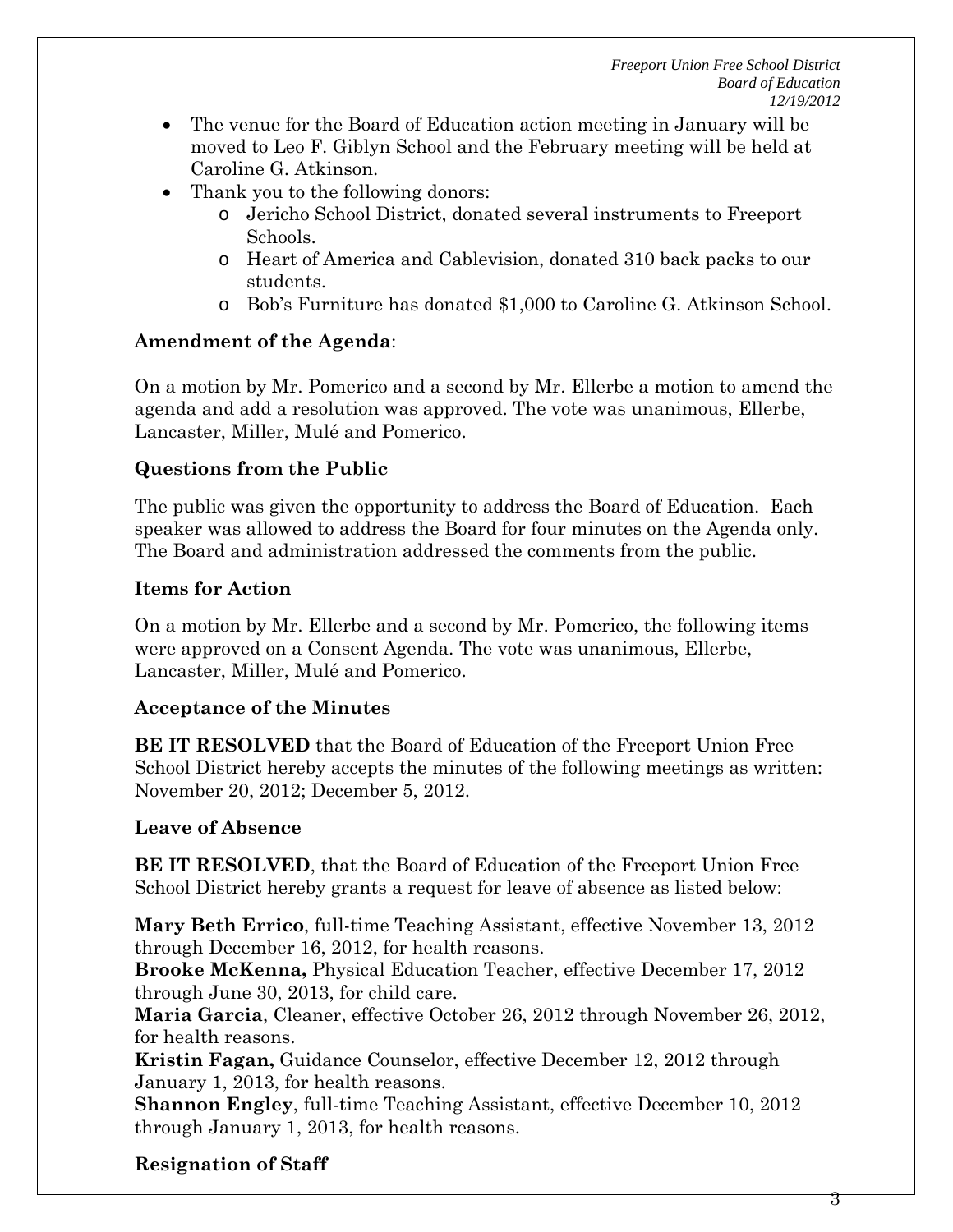4

**BE IT RESOLVED**, that the Board of Education of the Freeport Union Free School District hereby accepts the letter(s) of resignation from the following staff member(s) as listed below:

**Lauren Chimeri**, Permanent Substitute, effective November 16, 2012, to accept another position in the District.

**Nicole Rivelli**, Permanent Substitute, effective November 16, 2012, to accept another position in the District.

**Melissa D'Alto,** full-time Teaching Assistant, effective December 11, 2012, to accept a position in another District.

## **Appointment of Staff - Temporary**

**BE IT RESOLVED**, that the Board of Education of the Freeport Union Free School District, upon the recommendation of the Superintendent, hereby appoints the individuals listed in the attached Appointment of Staff Report - Temporary, in accordance with the rules of the Board of Regents. These individuals shall possess appropriate certification allowing them to serve as teachers in the public schools of New York.

**Nicole Rivelli**, Elementary Teacher, a temporary appointment effective November 19, 2012 through August 31, 2013. Compensation for this position is according to step 1-2A of the U3D Schedule at \$62,830. Assignment: Columbus. **Jessica DeDomenico,** Permanent Substitute, a temporary appointment effective November 19, 2012 through June 21, 2013. Compensation will be according to the Substitute Pay Rate at \$125 per day. Assignment: Columbus.

## **Appointment of Staff – Probationary**

**BE IT RESOLVED**, that the Board of Education of the Freeport Union Free School District, upon the recommendation of the Superintendent, hereby appoints the individuals listed in the attached Appointment of Staff Report - Temporary, in accordance with the rules of the Board of Regents. These individuals shall possess appropriate certification allowing them to serve as teachers in the public schools of New York

**Lauren Chimeri**, full-time Teaching Assistant, (replacing T Duran, resigned) a probationary appointment effective November 19, 2012 through November 18, 2015, with an expected tenure date of November 19, 2015. Compensation will be according to the FTAA Contract at \$18,735.50. Assignment Giblyn. **Pamela Mary Schmidt,** Special Education Teacher, (replacing P. DiMaio, retired) a probationary appointment December 4, 2012 through December 3, 2015, with an expected tenure date of December 4, 2015. Compensation will be on step 1-2F of the U3D Schedule at \$64,796. Assignment: FHS. **Lauren Webb,** Social Studies Teacher, (replacing D. Noviello , resigned) a probationary appointment effective January 2, 2013 through January 1, 2016, with an expected tenure date of January 2, 2016. Compensation will be on step 1-2A of the U3D Schedule at \$62,830. Assignment: Dodd.

# **Appointment of Non-Instructional Staff**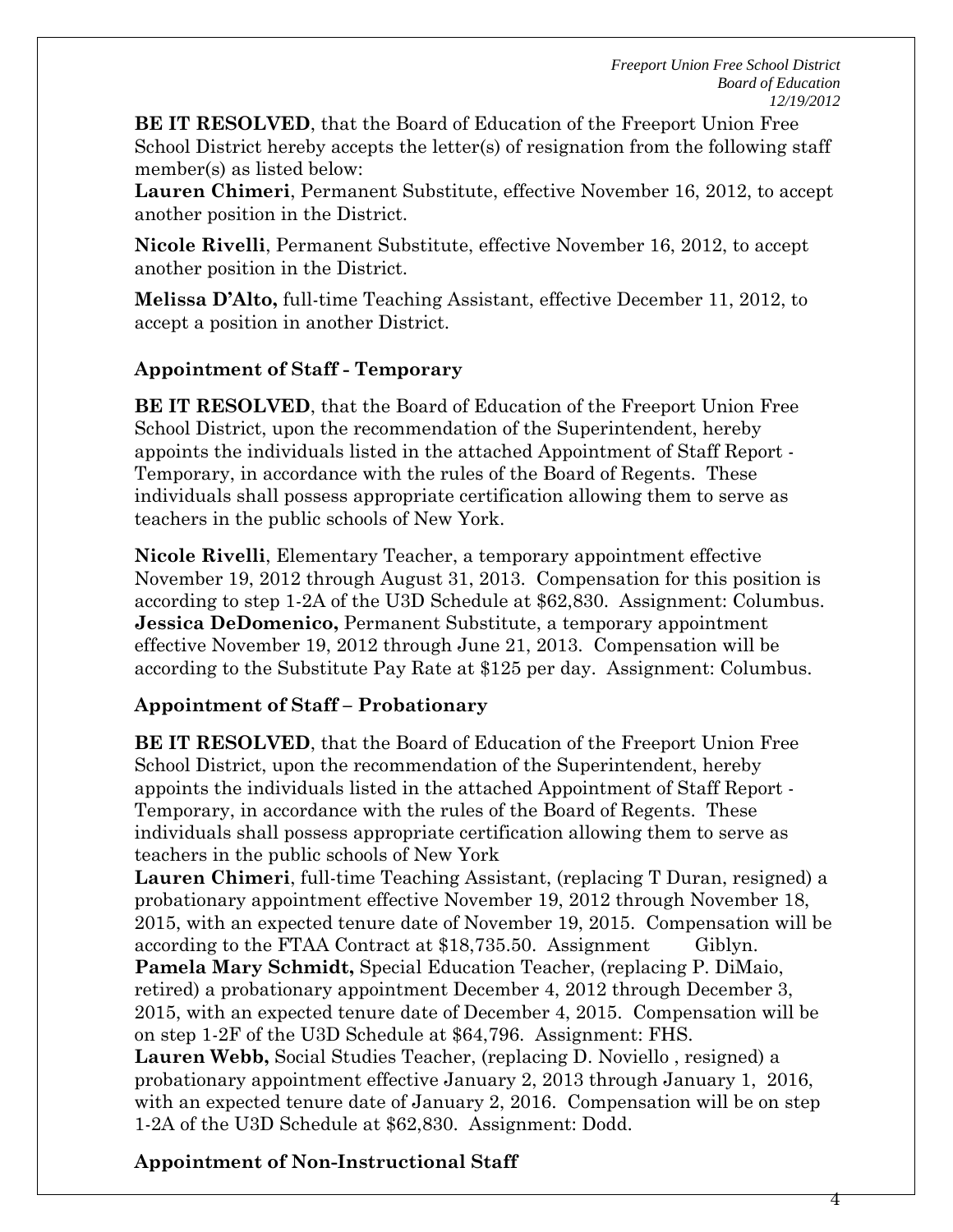**BE IT RESOLVED**, that the Board of Education of the Freeport Union Free School District hereby appoints the individuals as listed, in accordance with Civil Service Rules and Regulations.

**Gillian Pantor-Norman**, Account Clerk, (replacing P. Hettich, retired) effective November 26, 2012, for a period of 26 weeks upon Civil Service approval. Compensation for this appointment is according to the Clerical Salary Schedule at \$38,646. Assignment: FHS.

### **CSE/CPSE Minutes**

**BE IT RESOLVED,** that the Board of Education of the Freeport Union Free School District hereby accepts the minutes of the meetings of the Committee on Special Education and the Committee on Preschool Special Education for the following dates:

October 4, 15, 18, 29, 2012; November 20, 21, 26, 27, 28, 29, 30, 2012; December 3, 4, 5, 6, 10, 2012.

### **Other Items for Action**

On a motion by Mr. Pomerico and a second by Mr. Ellerbe the following item was approved:

### **Granting of Tenure**

**BE IT RESOLVED,** that the Board of Education of the Freeport Union Free School District hereby grants tenure status to the following individual(s): Dr. Vincent Pereira, Science Coordinator, effective January 11, 2013.

The motion carried unanimously**.** The vote was; Ellerbe, Lancaster, Miller, Mulé and Pomerico.

On a motion by Ms. Lancaster and a second by Mr. Ellerbe, the following item was approved:

## **Acceptance of a Resignation from the Scholarship and Honors Board**

**BE IT RESOLVED,** that the Board of Education of the Freeport Union Free School District hereby accepts the resignation of Anthony J. Miller from the Scholarship and Honors Board, effective December 11, 2012, due to his appointment to the Freeport Union Free School District Board of Education.

The motion carried. The vote was: Yeas: Ellerbe, Lancaster, Mulé and Pomerico. Nays: 0 Abstentions: Miller

On a motion by Mr. Miller and a second by Mr. Ellerbe, the following item was approved:

**Appointment to the Scholarship and Honors Board**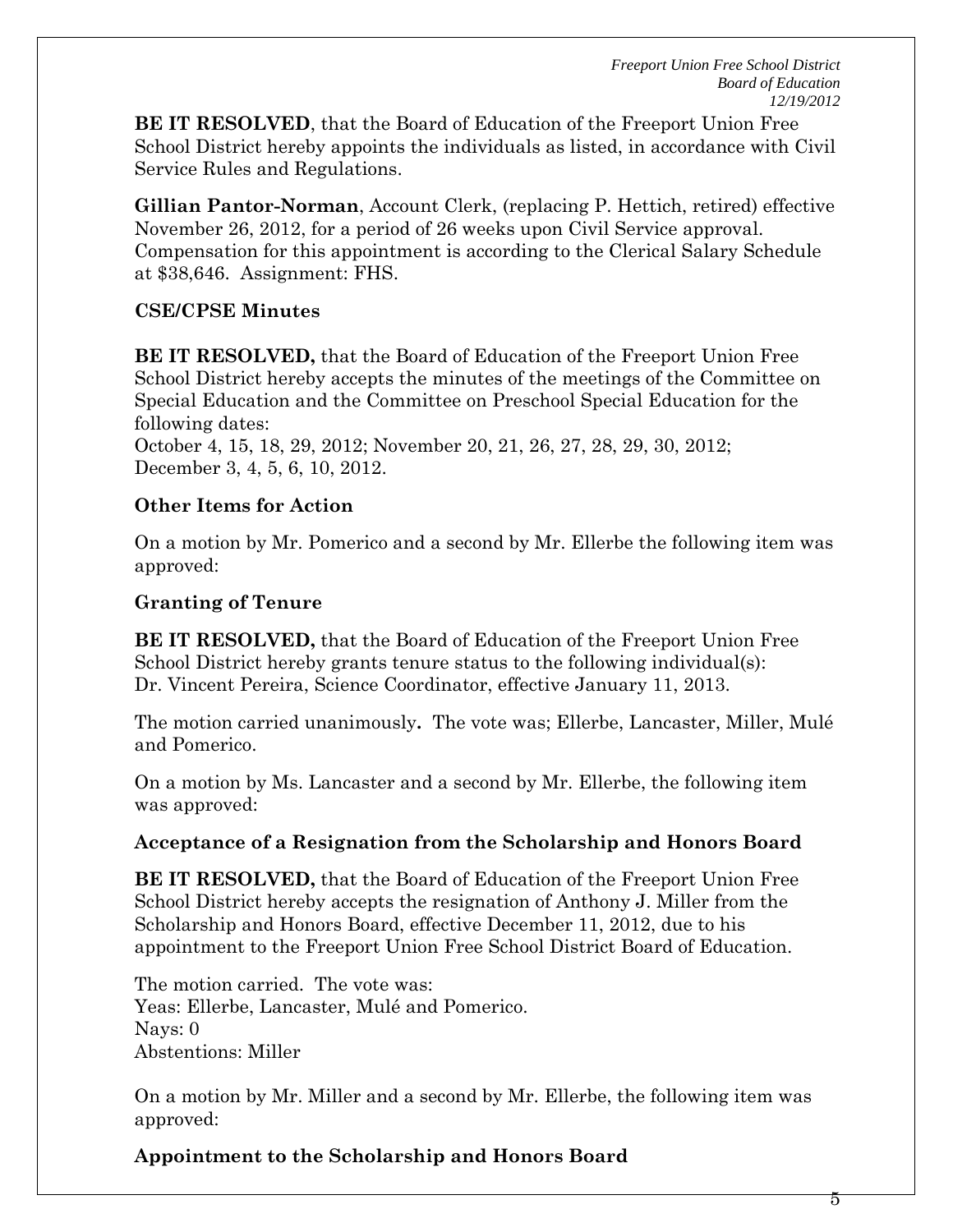**BE IT RESOLVED,** that the Board of Education of the Freeport Union Free School District hereby appoints the following individual to the Scholarship and Honors Board for the term beginning December 19, 2012 and ending June 30, 2013 (to replace the unexpired term of Anthony J. Miller, resigned):

### Valerie Montes

The motion carried unanimously**.** The vote was; Ellerbe, Lancaster, Miller, Mulé and Pomerico.

On a motion by Mr. Pomerico and a second by Mr. Ellerbe the following item was approved:

#### **Appointment of Consultants**

**BE IT RESOLVED,** that the Board of Education hereby approve the agreement between the following consultants and the Freeport Union Free School District, as per the attached list for investigative services; and

**BE IT FURTHER RESOLVED**, that the Board of Education authorizes the Superintendent (or his designee) to execute said agreements on its behalf.

| <b>Consultant</b>                 | <b>Schools</b>                                             | <b>Services Provided</b>                                                                                                                                                                                                                                                                            | <b>Total</b>                                                                 | <b>Funding</b>                                        |
|-----------------------------------|------------------------------------------------------------|-----------------------------------------------------------------------------------------------------------------------------------------------------------------------------------------------------------------------------------------------------------------------------------------------------|------------------------------------------------------------------------------|-------------------------------------------------------|
|                                   |                                                            |                                                                                                                                                                                                                                                                                                     | Cost                                                                         | <b>Source</b>                                         |
| Global<br>Investigations,<br>Inc. | Residency<br>investigations for<br>all District<br>Schools | Investigation and<br>documentation of<br>suspected out of district<br>residency cases.<br>Observe, report, provide<br>visual documentation of<br>cases for exclusion from<br>the Freeport Schools.<br>Determine association<br>with out of district<br>utilities to which we do<br>not have access. | \$50 per<br>hour,<br>plus \$.555<br>per mile<br>Not to<br>exceed<br>\$5,000  | 2805 00519<br>Residency<br>Verification<br>Consultant |
| Emerald<br>Investigation          | Residency<br>investigations for<br>all District<br>Schools | Investigation and<br>documentation of<br>suspected out of district<br>residency cases. Observe,<br>report, provide visual<br>documentation of cases<br>for exclusion from the<br>Freeport Schools.<br>Determine association<br>with out of district<br>utilities to which we do<br>not have access. | $$50$ per<br>hour,<br>plus \$.555<br>per mile<br>Not to<br>exceed<br>\$5,000 | 2805 00519<br>Residency<br>Verification<br>Consultant |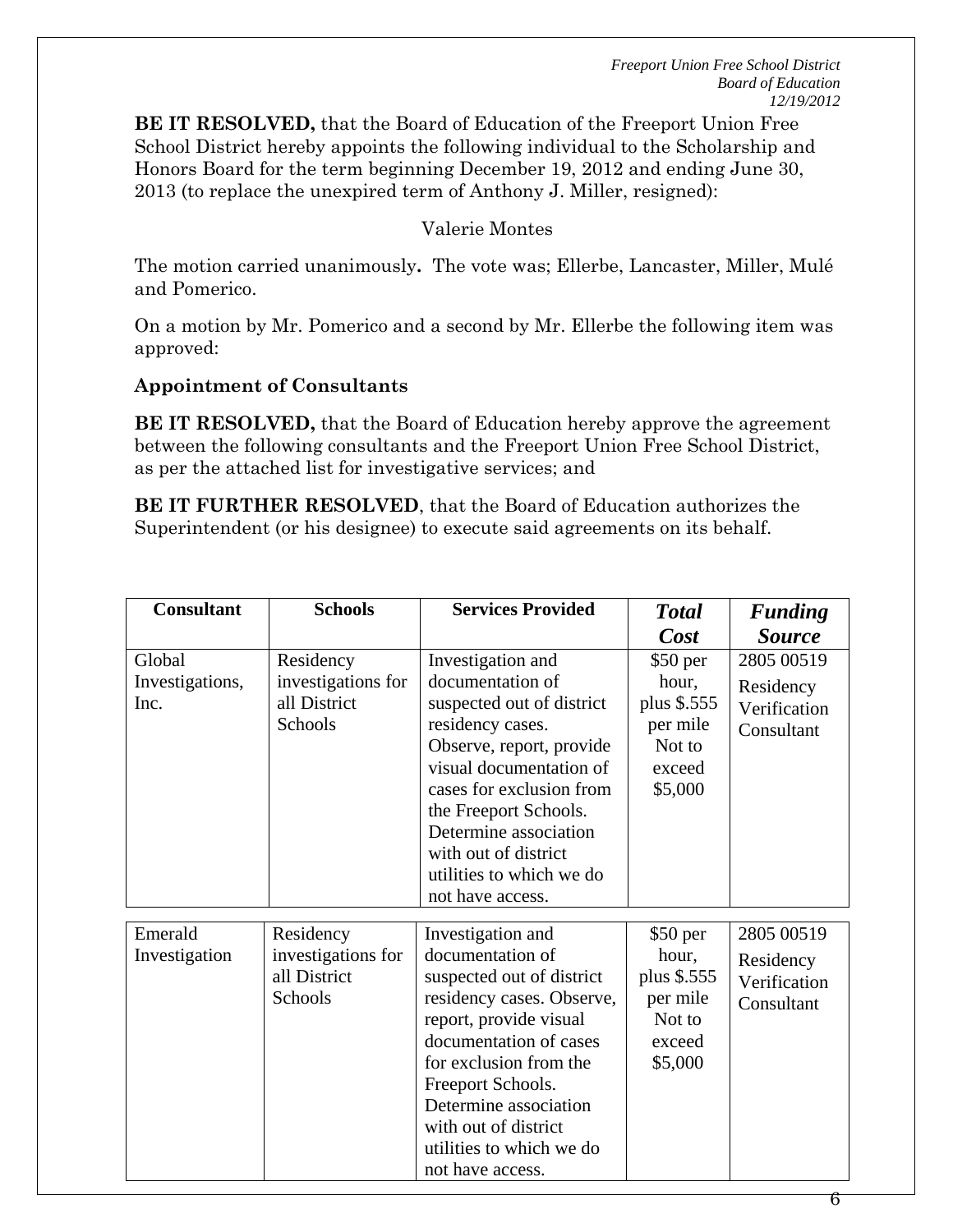7

The motion carried unanimously**.** The vote was; Ellerbe, Lancaster, Miller, Mulé and Pomerico.

On a motion by Mr. Ellerbe and a second by Mr. Miller the following item was approved:

# **Approval of an Interim Assistant Principal**

**BE IT RESOLVED,** that the Board of Education of the Freeport Union Free School District hereby appoints Robert Micucci to serve in the capacity of an Interim Assistant Principal, at John W. Dodd Middle School, effective January 2, 2013, at a per diem rate of \$600 per day, not to exceed \$30,000; and

**BE IT FURTHER RESOLVED**, that the Board of Education of the Freeport Union Free School District authorizes the Superintendent (or his designee) to execute said agreements on its behalf.

The motion carried unanimously**.** The vote was; Ellerbe, Lancaster, Miller, Mulé and Pomerico.

On a motion by Ms. Lancaster and a second by Mr. Miller the following item was approved:

## **Approval of Student Travel to Orlando, Florida**

**BE IT RESOLVED,** that the Board of Education of the Freeport Union Free School District hereby authorizes Freeport High School to conduct a field trip to the city of Orlando, Florida, scheduled for February 7th through February 11th, 2013 for the purpose of the Freeport HS Cheerleading Team's participation in the UCA National High School Cheerleading Championships.

**BE IT FURTHER RESOLVED,** that said authorization is subject to availability of chaperones and to Freeport High School's compliance with all insurance, health, safety, and financial guidelines as indicated in the Administrative Procedure for overnight, off-Long Island, field trips.

The motion carried unanimously**.** The vote was; Ellerbe, Lancaster, Miller, Mulé and Pomerico.

On a motion by Mr. Miller and a second by Mr. Pomerico the following item was approved:

## **Acceptance of Donations – Jericho School District**

**BE IT RESOLVED,** that the Board of Education of the Freeport Union Free School District hereby accepts, with gratitude, 5 violins, one snare drum set and a number of method books from the Jericho School District. These generous donations are made to the Music Department for the children affected by Hurricane Sandy.

The motion carried unanimously**.** The vote was; Ellerbe, Lancaster, Miller, Mulé and Pomerico.

On a motion by Mr. Ellerbe and a second by Mr. Pomerico the following item was approved: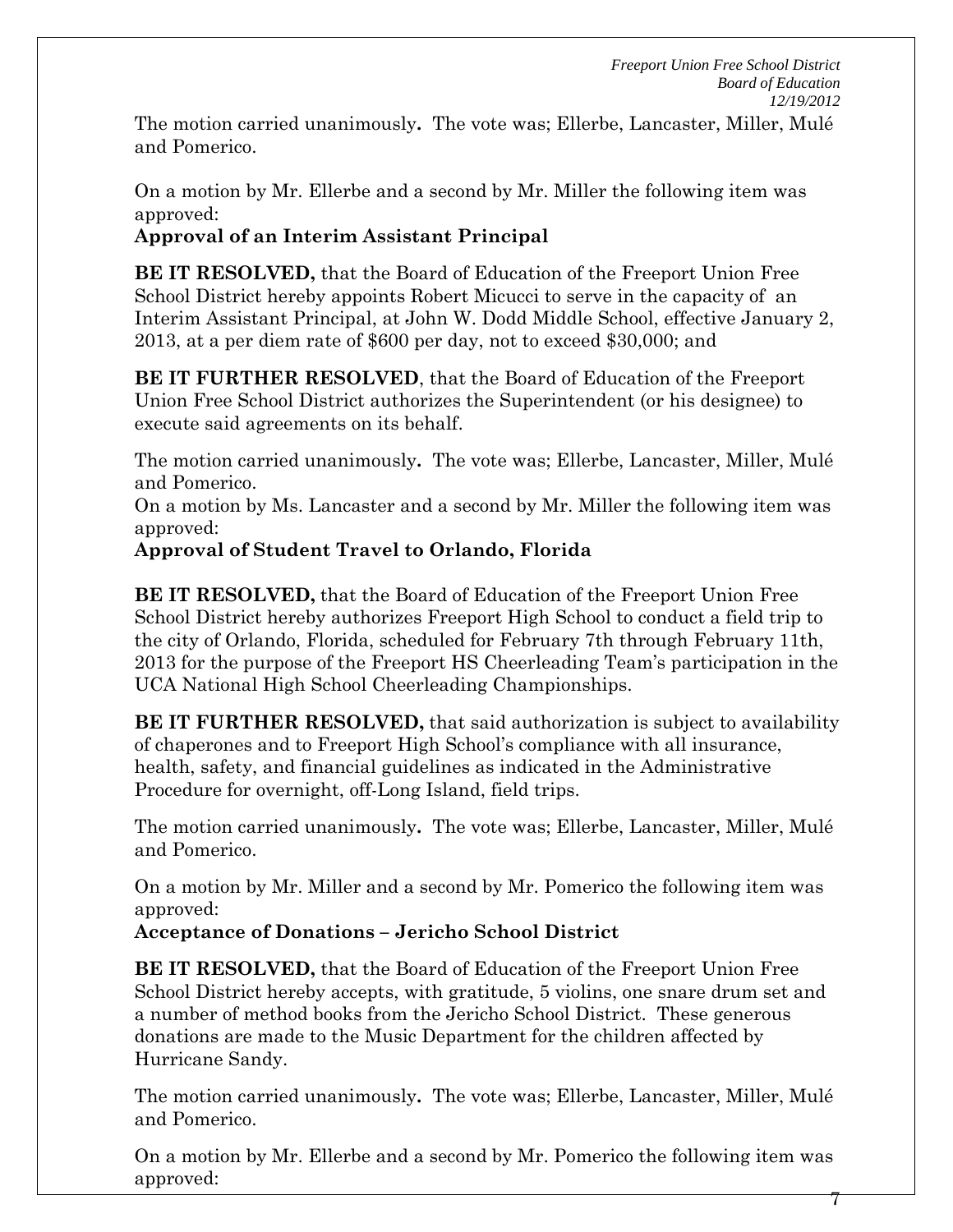## **Acceptance of Donations- Heart of America and Cablevision**

**BE IT RESOLVED,** that the Board of Education of the Freeport Union Free School District hereby acknowledges, with gratitude, the donations of 310 "Buddy Packs" from The Heart of America Foundation and Cablevision, valued at \$15, 500. These "Buddy Packs" are to be distributed to children affected by Hurricane Sandy.

The motion carried unanimously**.** The vote was; Ellerbe, Lancaster, Miller, Mulé and Pomerico.

On a motion by Mr. Pomerico and a second by Mr. Ellerbe the following item was approved:

## **Acceptance of Donations – Bob's Discount Furniture Store \$1,000**

**BE IT RESOLVED**, that the Board of Education of the Freeport Union Free School District hereby accepts a donation of \$1000 from Bob's Discount Furniture Store to be given to the Caroline G. Atkinson School to be used in any way the school deems necessary.

The motion carried unanimously**.** The vote was; Ellerbe, Lancaster, Miller, Mulé and Pomerico.

On a motion by Ms. Lancaster and a second by Mr. Miller the following item was approved:

## **Approval of Amendments to Employment Agreements**

**BE IT RESOLVED**, that the Board of Education of the Freeport Union Free School District hereby approves the Amendments to the Employment Agreements between the Board of Education and the following Central Office Administrators:

Dr. Kishore Kuncham, Dr. Mary Bediako, Dr. Wafa Westervelt, and Mr. James Robinson, and

**BE IT FURTHER RESOLVED**, that the Board of Education of the Freeport Union Free School District hereby authorizes the Board of Education President to execute said amendments to employments agreements on its behalf.

The motion carried unanimously**.** The vote was; Ellerbe, Lancaster, Miller, Mulé and Pomerico.

## **Questions from the Public**

The public was given the opportunity to address the Board of Education. Each speaker was allowed to address the Board for four minutes on any topic.

## **Executive Session**

At 8:32 p.m. Mr. Ellerbe moved to adjourn to executive session for one matter of negotiations and one matter of personnel. The motion was seconded by Ms. Lancaster and passed unanimously.

The vote was: Ellerbe, Lancaster, Miller, Mulé and Pomerico.